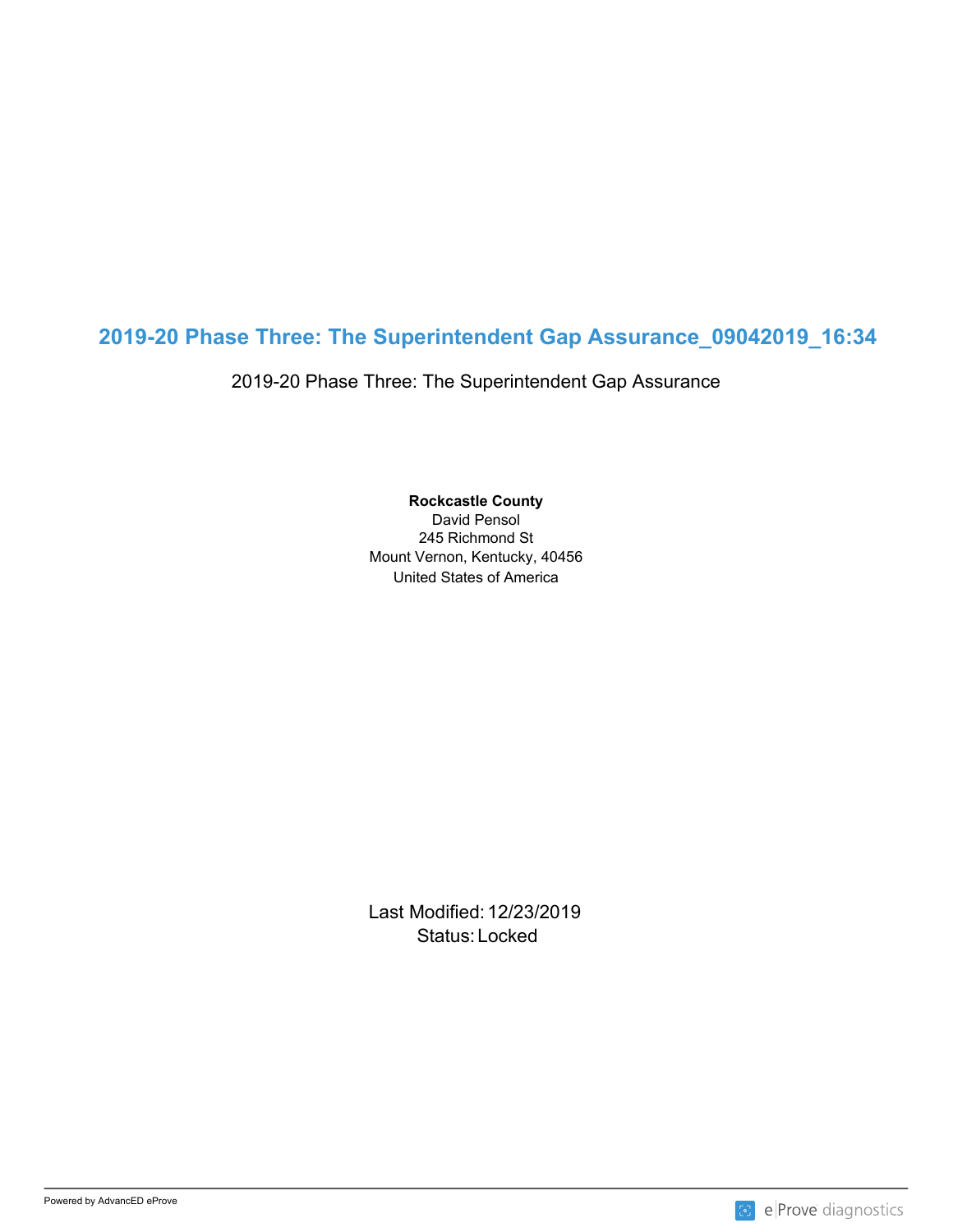## **TABLE OF CONTENTS**

| 2019-20 Phase Three: The Superintendent Gap Assurance. |  |
|--------------------------------------------------------|--|
| <b>Gap Target</b><br>Accurano                          |  |
| Attachment<br>$\sim$ ummar                             |  |

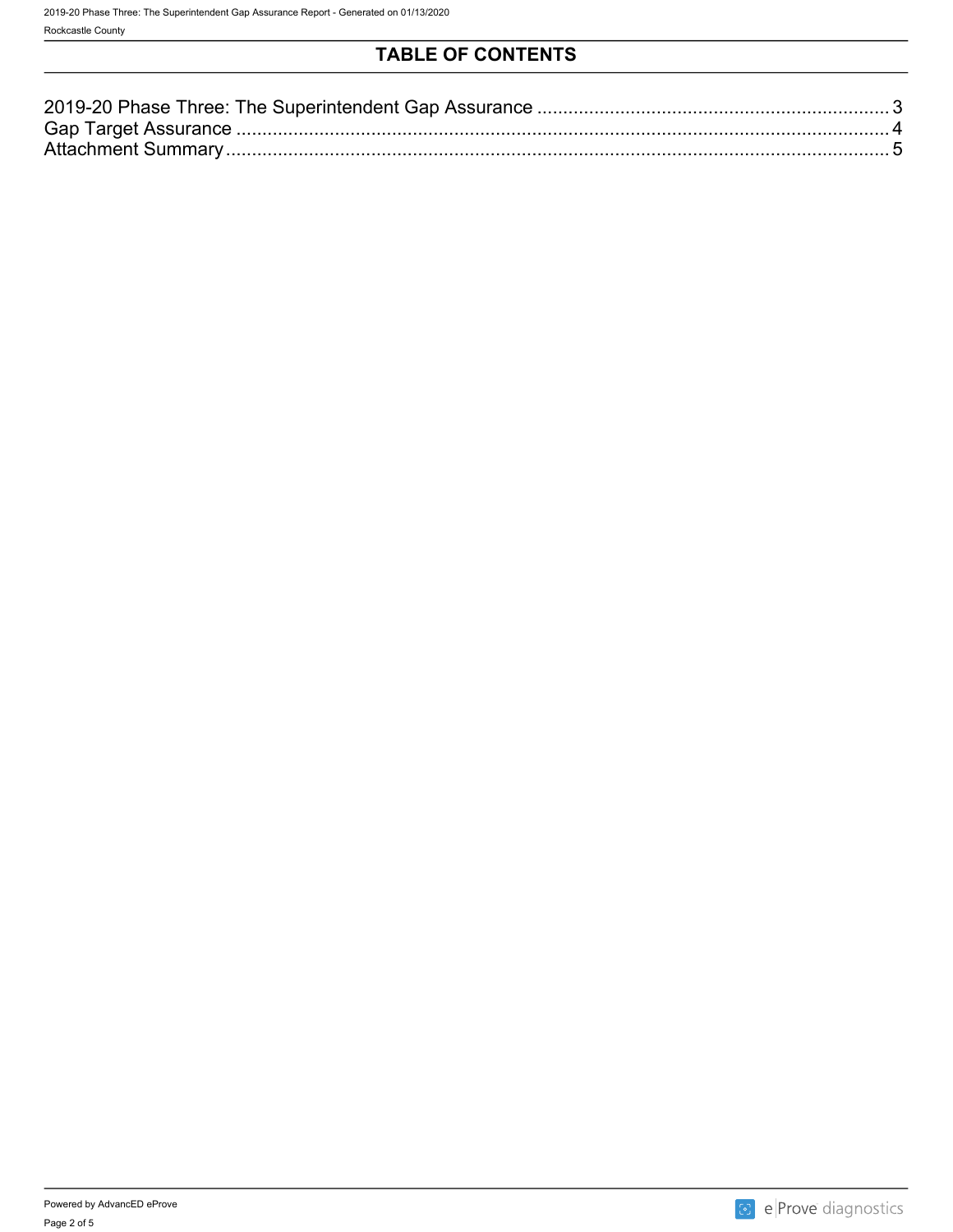### **2019-20 Phase Three: The Superintendent Gap Assurance**

<span id="page-2-0"></span>**2019-20 Phase Three: The Superintendent Gap Assurance**

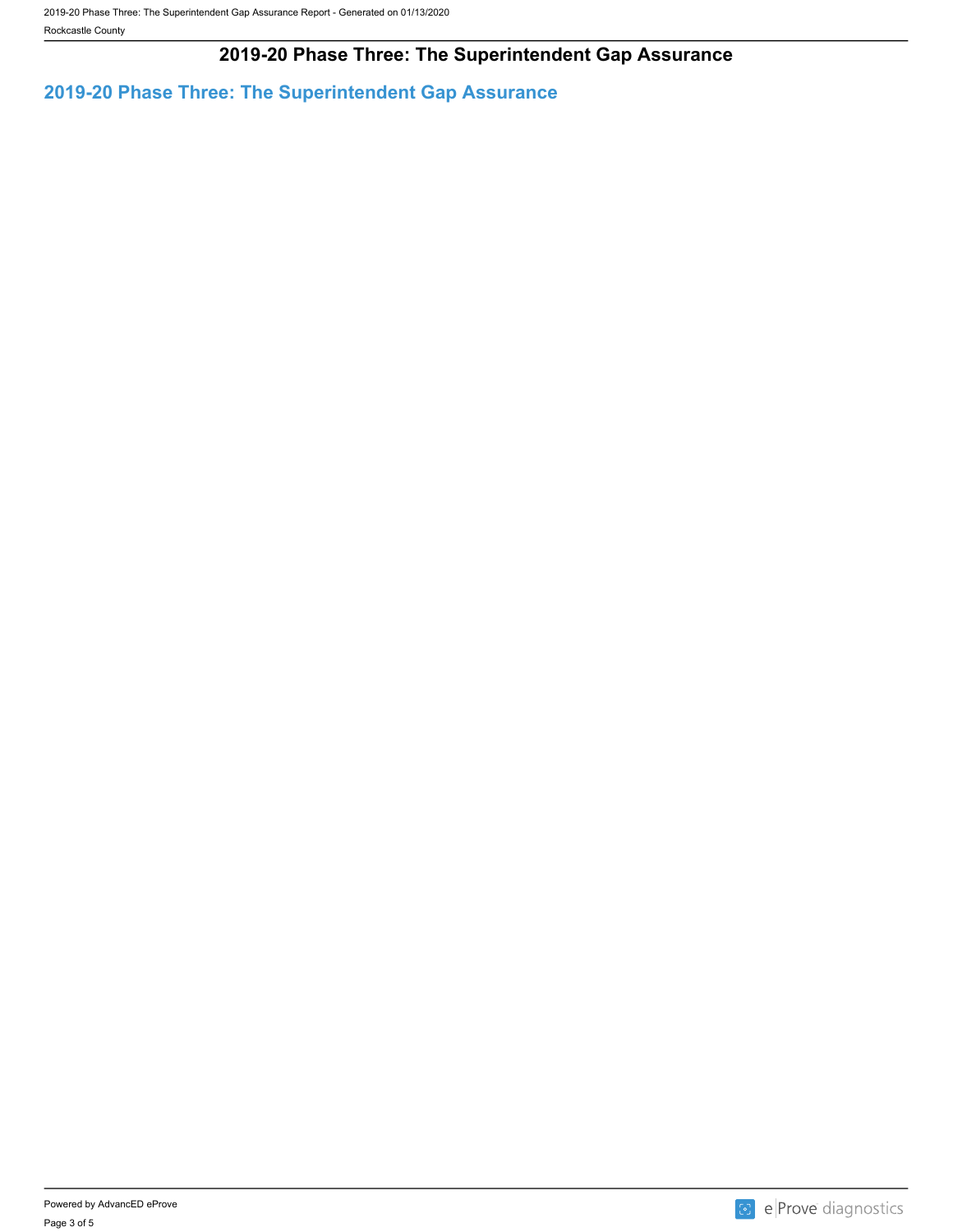#### <span id="page-3-0"></span>**Gap Target Assurance**

As superintendent of the district, I hereby certify that (please select one):

- $\bullet$ **No school within my district failed to meet its targets to reduce the gap in student achievement for any student group for both of the last two (2) consecutive years.**
- $\circ$ The following school(s) failed to meet its/their targets to reduce the gap in student achievement for any student group for both of the last two (2) consecutive years. (Please list the names of any school being reported pursuant to KRS 158.649(9) in the comment box below.)